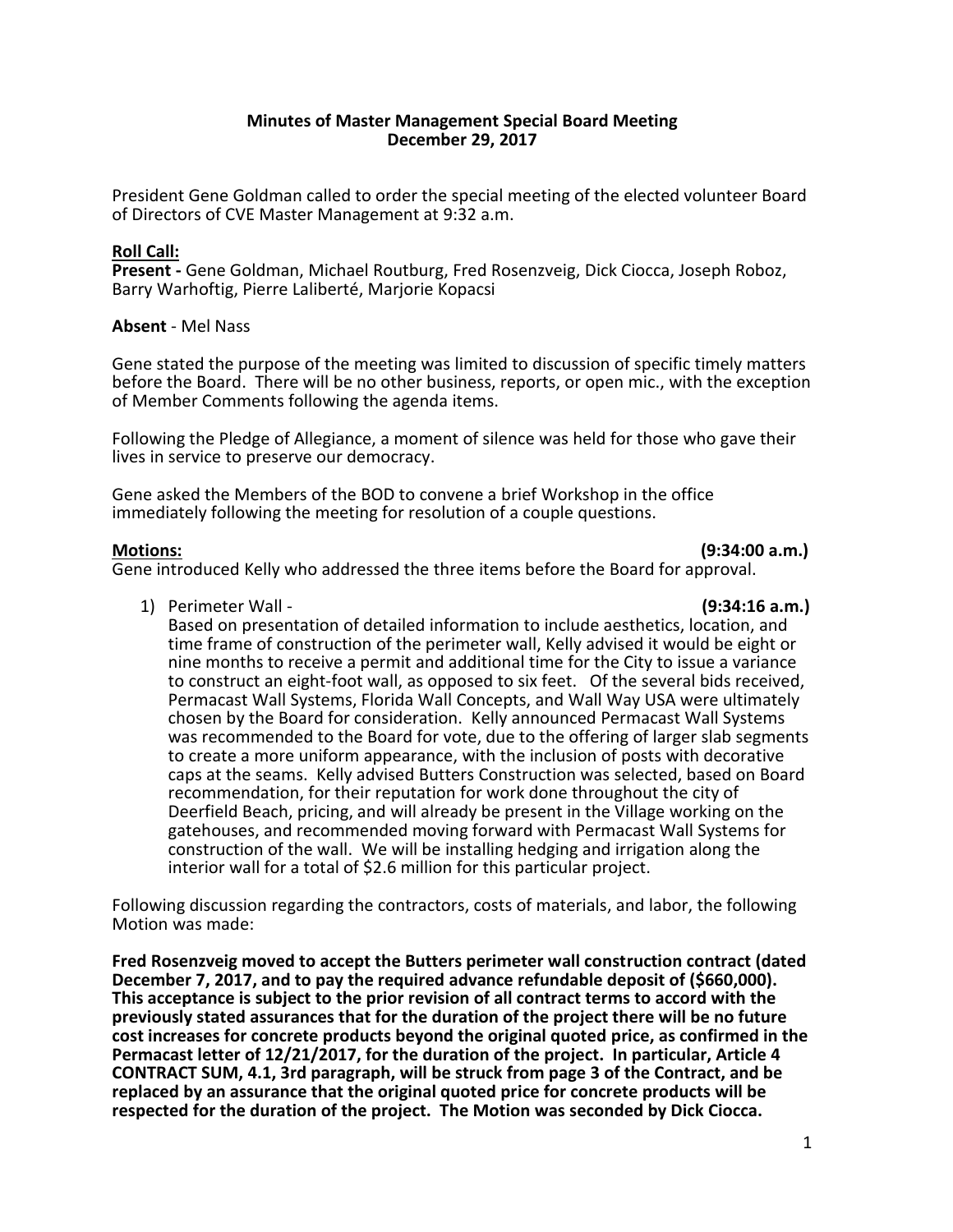During discussion on the Motion, **Fred Rosenzveig proposed to amend his Motion to change the word "deposit" to "refundable deposit". Dick Ciocca, the seconder, agreed, and Gene Goldman asked the recording secretary to insert the word "refundable" in the Motion to be approved.** Following discussion and Member recommendation, Kelly agreed to change the terms of the contract, wherein MM will pay the required advanced refundable deposit, acceptance subject to the prior revision of all contract terms.

Following brief discussion, **a vote was taken and the Motion as amended was carried unanimously.** 

2) Lighting Fixtures - **(9:45:03 a.m.)**

As a previously identified project and budgeted for 2018, Kelly advised approximately 30 disc top lights were in need of immediate replacement. As a result of the outages and the poor condition of said lights, the Board agreed to expedite the ordering of new lights for a total cost of \$99,580.11 to Michrotech as a portion of the overall lighting project. A photometric study, additional electrical work, and evaluation of lighting poles will follow:

## **Michael Routburg moved to authorize the Executive Director to move forward ordering 350 new lighting fixtures at a total of approximately \$99,580.00 as outlined in the recently reviewed Michrotech proposal. The Motion was seconded by Fred Rosenzveig. The Motion carried unanimously.**

Per Member comment, Gene pointed out the installation of the three new lighting fixtures along the roadway near the library, adding the new lighting produced the greatest amount of light at the lowest cost offered. Kelly added the new lighting was also recommended by the electrician and lighting engineer.

3) Le Club Lighting & Electrical Work - **(9:49:18 a.m.)** Kelly advised that Le Club electrical work and theater lighting replacement was a planned project for 2018; however, theater lighting has since stopped working, and unfortunately, we have had to utilize rental equipment to continue with scheduled programs booked at Le Club, which is costly. This is why we are requesting the following Motion be made to expedite the lighting and electrical work.

**Michael Routburg moved to authorize the Executive Director to move forward in executing the proposals related to replacement of the electrical and theater lighting in LeClub as previously discussed and provided in the detailed budget, for a total not to exceed \$175,000. Dick Ciocca seconded the Motion.** 

Following brief discussion, **the Motion as amended carried unanimously.**

Gene reiterated his desire for the Board Members to convene for a brief Workshop in the office immediately following the meeting for guidance.

# **Member Comments: (9:52:09 a.m.)**

Michael wished everyone a happy Holiday Season; reminded the Community of the many ongoing projects by the Board to include the gatehouses which will produce traffic obstruction, the perimeter wall, Village lighting, accounts receivable, and LeClub lighting and requested everyone's patience.

Dick acknowledged the several discussions of said projects; wished everyone a healthy and Happy New Year.